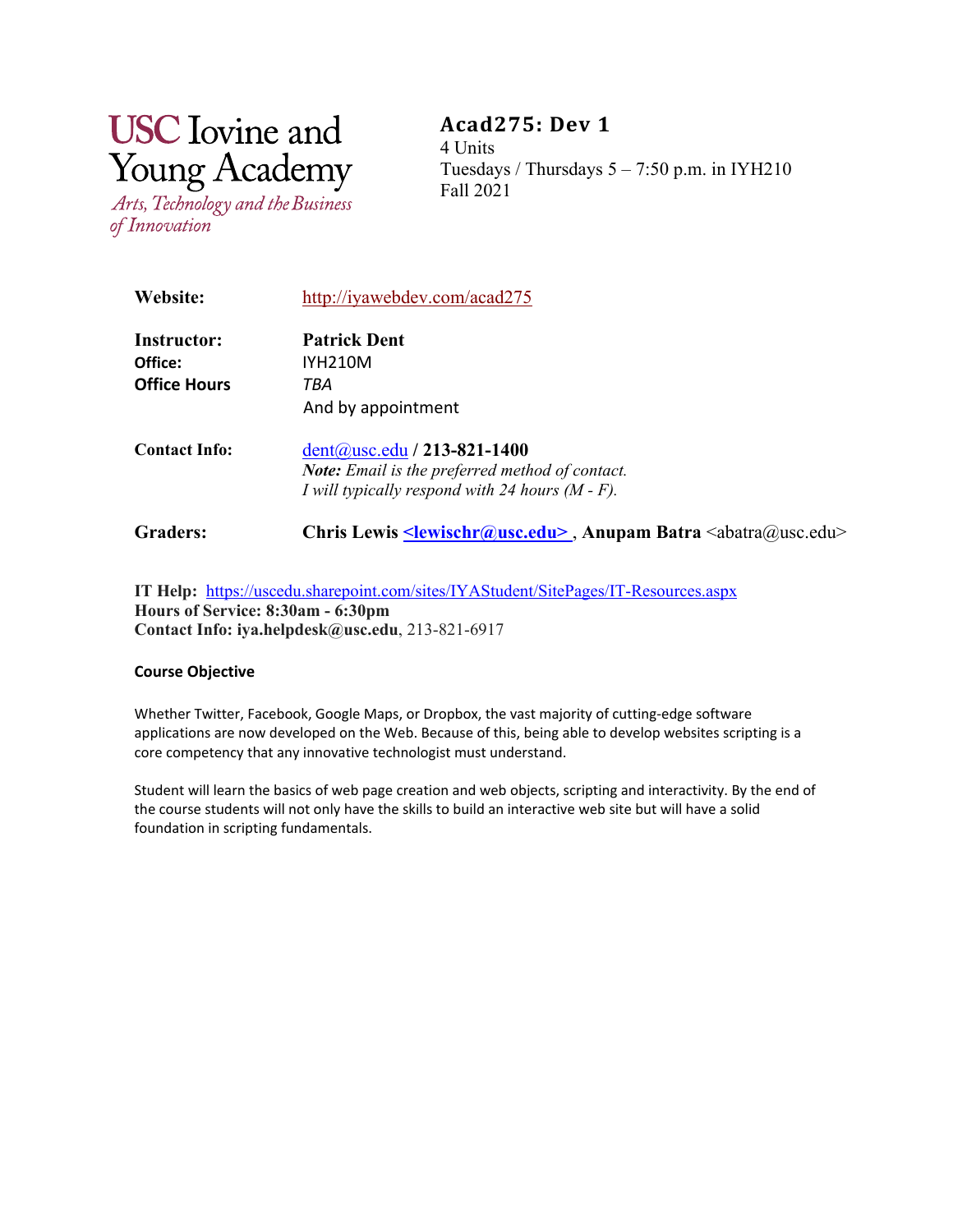#### **Course Concepts**

This course teaches JavaScript to provide an extremely interactive introduction to the logic of coding. It combines the programming with HTML/CSS, so that upon completion students will be able to create dynamic websites.

This course is intended to cover the basic technologies involved in publishing web pages and sites. This includes:

- HTML
- CSS
- **DHTML**

This class will also introduce students to web objects and scripting including:

- Fundamental scripting and programming concepts
- The Javascript and jQuery languages
- Manipulating and adding interactivity to web objects

#### Grading

The following percentage breakdown will be used in determining the grade for the course.

| Assignments            | 30%  |  |
|------------------------|------|--|
| Participation and labs | 15%  |  |
| Examinations           | 20%  |  |
| Major Group Project    | 35%  |  |
| Total                  | 100% |  |

#### Grading Scale

The following shows the grading scale to be used to determine the letter grade.

| Α         | 100-94      |
|-----------|-------------|
| A-        | 94-90       |
| $B+$      | 90-87       |
| B         | 87-83       |
| <b>B-</b> | 83-80       |
| $C+$      | 80-77       |
| C         | $77 - 73$   |
| $C -$     | 73-70       |
| D+        | 70-67       |
| D         | 67-64       |
| F         | 64 or below |

#### **Group Project Timeline [draft]**

| Due Week 12        | Milestone | Design concepts              |
|--------------------|-----------|------------------------------|
| Due Week 14        | Milestone | Content Build                |
| Due end of Week 15 | Milestone | <b>Final Technical Build</b> |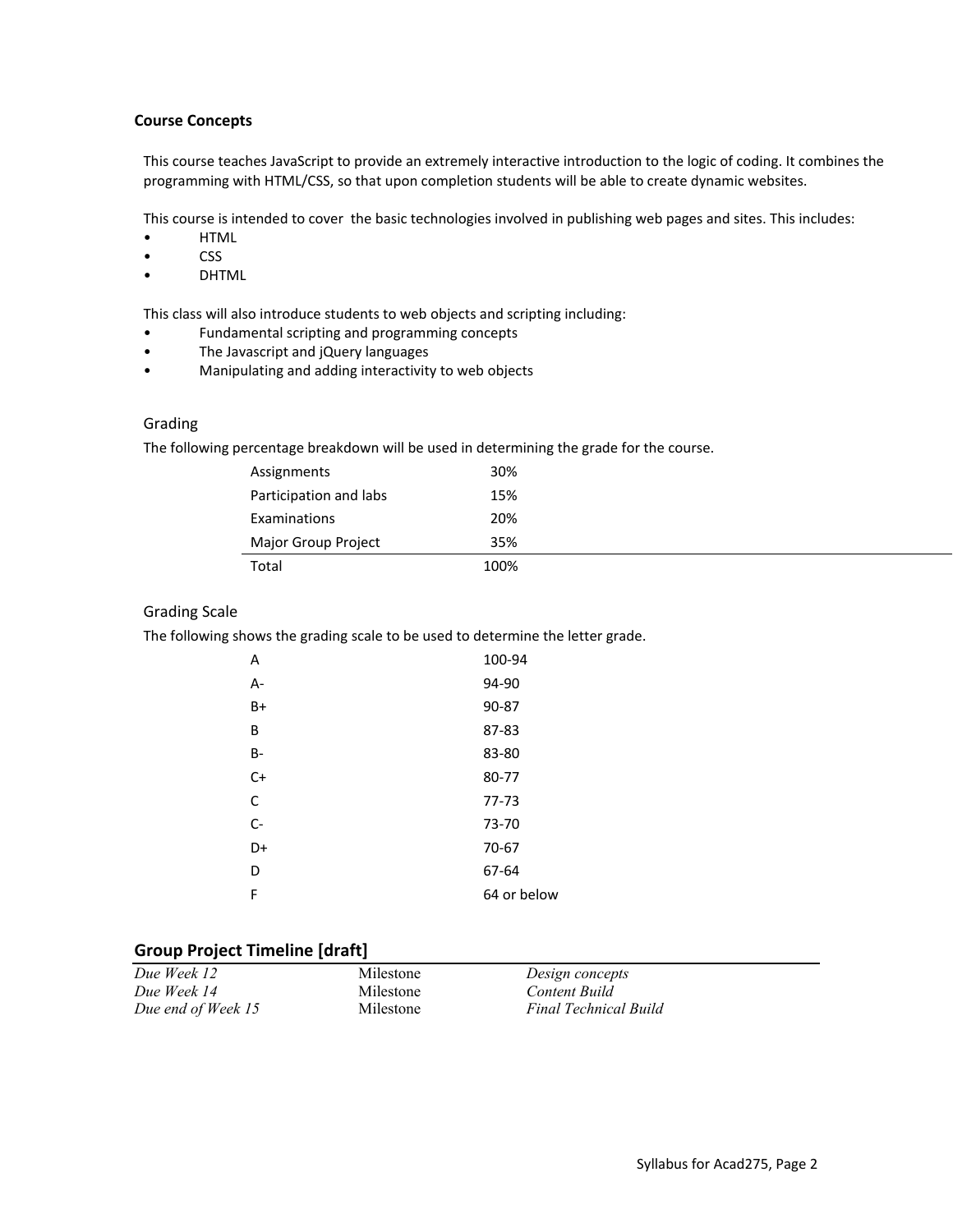## **Course Structure**

Students are expected to:

- Participate in lecture discussions and critiques
- Complete weekly lab assignments and projects
- Manage and complete individual class projects

Students are responsible for completing assignments and projects by stated deadlines. Most assignments will be uploaded by students to their USC Web space and linked from an assignment page.

## **Policies**

No make-up exams (except for documented medical or family emergencies).

Due dates and requirements for all Labs and Assignments will be posted on the course site. Students will "post" their work to their USC web space as defined on the course site.

It if the student's responsibility to post work by the due date following the defined class procedures, even if you miss class. Work turned in late will lose 10% credit per day and late work is not accepted after two weeks past the due date. To receive credit for late work you MUST email the grader that you posted a lab or assignment after the due date or you will not receive credit.

An attendance sheet will be circulated each lecture. You must sign in for lecture to receive lecture attendance credit.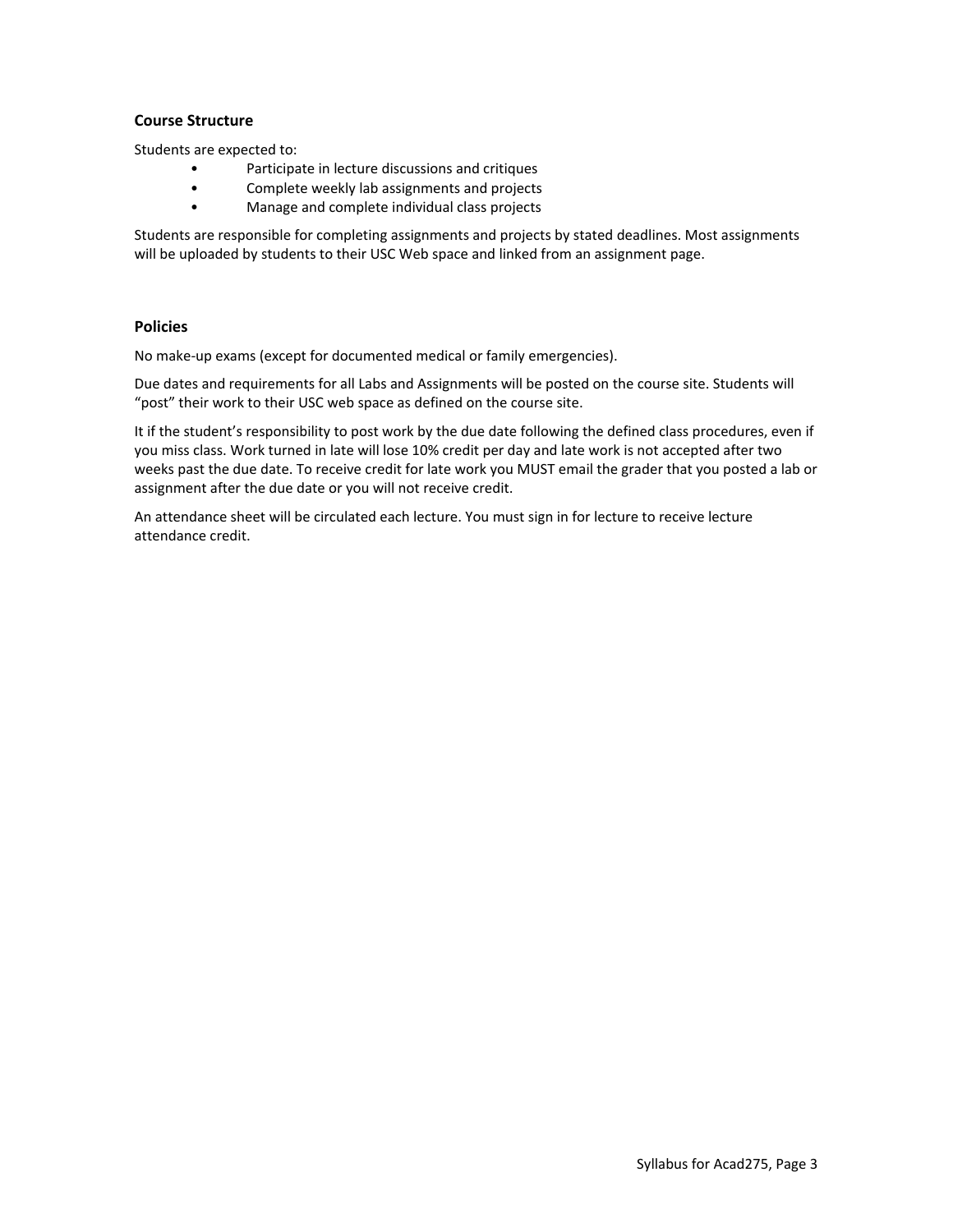# **Academy Attendance Policy**

The Academy maintains rigorous academic standards for its students and on-time attendance at all class meetings is expected.  Each student will be allowed two excused absences over the course of the semester for which no explanation is required. Students are admonished to not waste excused absences on noncritical issues, and to use them carefully for illness or other issues that may arise unexpectedly.  Except in the case of prolonged illness or other serious issue (see below), no additional absences will be excused. Each unexcused absence will result in the lowering of the final grade by ⅓ of a grade (e.g., an A will be lowered to A-, and A- will be lowered to a B+, etc.). In addition, being tardy to class will count as onethird of an absence. Three tardies will equal a full course absence.

Students remain responsible for any missed work from excused or unexcused absences.  Immediately following an absence, students should contact the instructor to obtain missed assignments or lecture notes and to confirm new deadlines or due dates.  Extensions or other accommodations are at the discretion of the instructor.

Automatically excused absences normally many not be used for quiz, exam or presentation days.  Using an excused absence for a quiz, exam or presentation, such as in the case of sudden illness or other emergency, is at the discretion of the instructor.

In the case of prolonged illness, family emergencies, or other unforeseen serious issues, the student should contact the instructor to arrange for accommodation. Accommodation may also be made for essential professional or career-related events or opportunities.  All accommodations remain at the discretion of the instructor, and appropriate documentation may be required.

# *Fall 2021 addendum:*

• Unless students provide an accommodation letter from USC's Office of Student Accessibility Services or a letter from IYA Student Services detailing visa or travel restrictions, attendance and active participation is expected in the classroom. Any student with such accommodations should submit their accommodation document to the instructor as soon as possible to discuss appropriate accommodations. Either classroom recordings or live remote access to the class via Zoom will be provided.

• Students who are experiencing illness should not attend class in person. Please inform the instructor in advance of any class sessions that you can't attend for medical reasons, and accommodations will be arranged to view recorded lectures and submit alternatives to any missed class participation. Students will not be penalized for not attending class in person under these circumstances.

• In the event that you find yourself experiencing COVID-19 related symptoms, in keeping with university recommendations, you should Stay home! This is the best way to prevent spreading COVID-19 as supported by scientific evidence; Please do not come to an in-person class if you are feeling ill, particularly if you are experiencing symptoms of COVID-19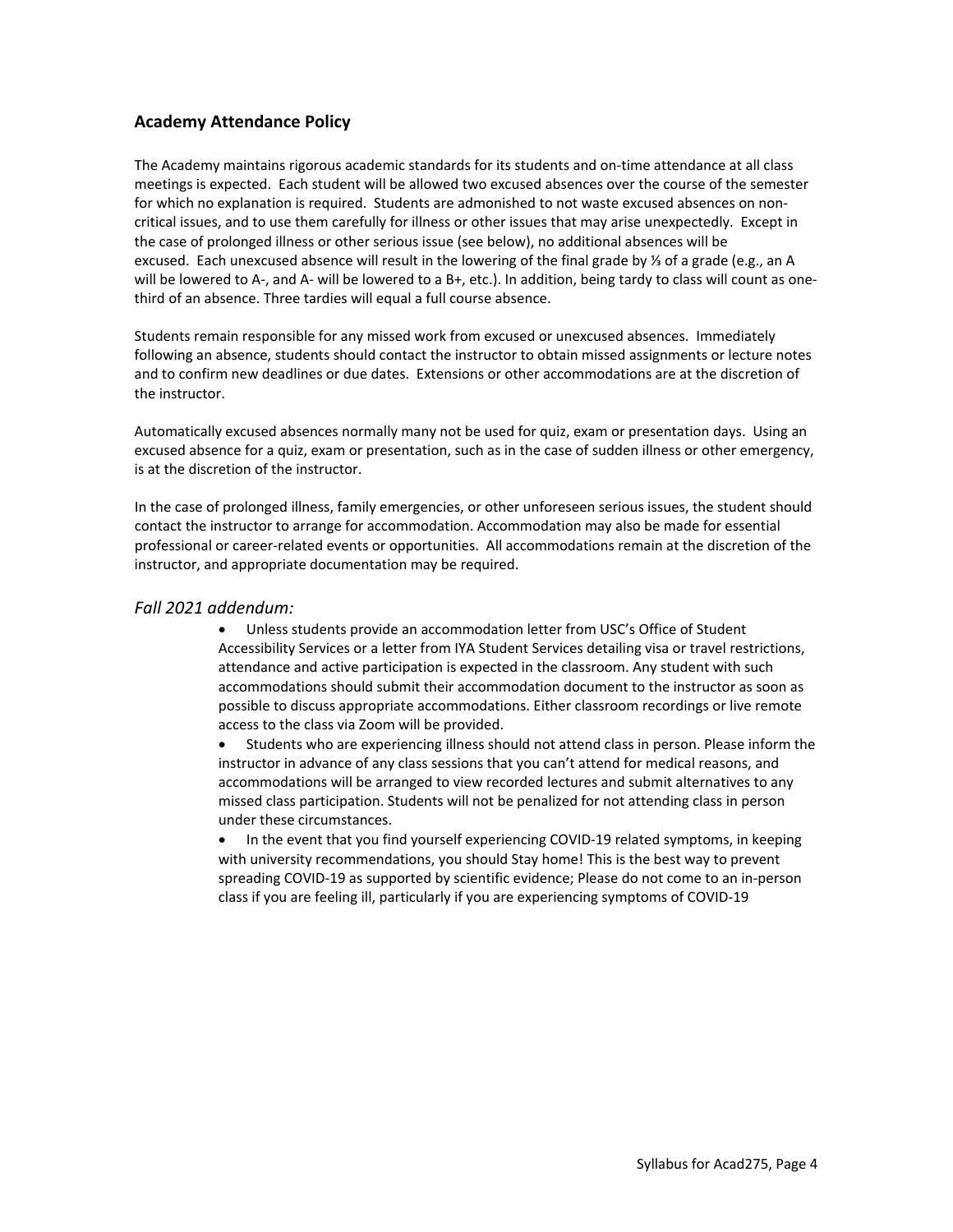# **HOW TO PURCHASE SOFTWARE AT THE DISCOUNTED ACADEMY RATE THROUGH THE USC BOOKSTORE:**

The following software are available for purchase **online** at the Iovine and Young Academy discounted rate. **Please check your Academy course syllabi to see what software you will need.**

| <b>Software</b>             | <b>IYA Short-Term License at USC Bookstore</b>                         |
|-----------------------------|------------------------------------------------------------------------|
| <b>Adobe Creative Cloud</b> | $\frac{1}{2}$ \$70 2020-2021 annual license (active through July 2021) |

To purchase:

- Visit: <https://commerce.cashnet.com/IOVINE>
- Select the software license(s) you would like to purchase by clicking "View Details" or the software title, and make your purchase
- You will receive an order confirmation receipt at the email address you provided
- You will be notified by email when the software license has been activated

If you have any questions about this process, please do not hesitate to contact Academy IT Support at [iya.helpdesk@usc.edu](mailto:iya.helpdesk@usc.edu).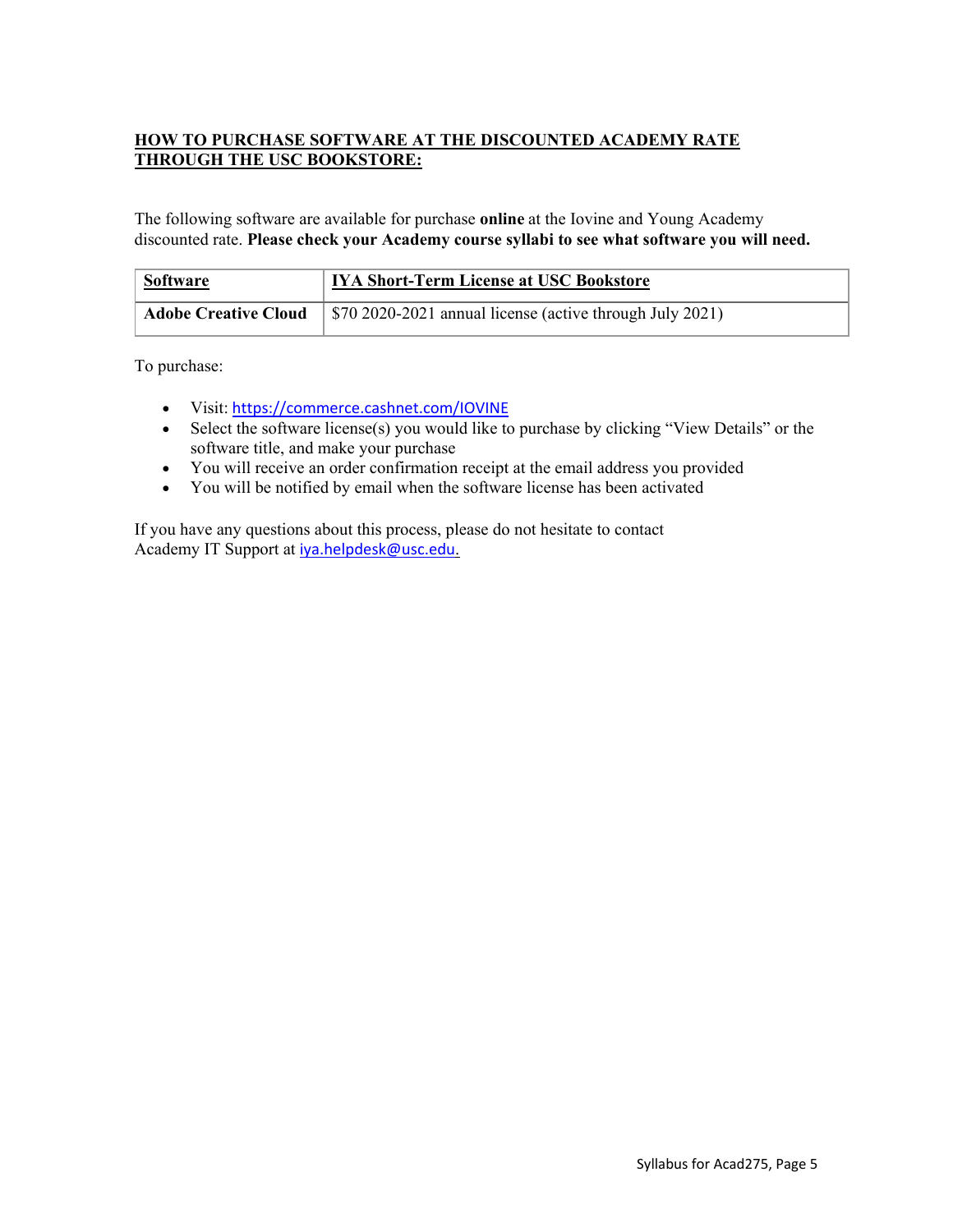# **Course Schedule: A Weekly Breakdown – UDPATED 20121-10-23**

| Week 1a | Aug 24   | Course introduction. Overview of the Internet and the<br>World Wide Web and related technologies.<br>Introduction to HTML. FTP and 'uploading' files to a server.<br><i>Lab</i> : FTP to aludra, set up directories and permissions,<br>upload image (due W1b) |
|---------|----------|----------------------------------------------------------------------------------------------------------------------------------------------------------------------------------------------------------------------------------------------------------------|
| Week 1b | Aug $26$ | Basic HTML objects and tags. Images.<br>Lab: Classpage (due W2a)<br><b>Assignment:</b> Tutorial Page (due W2a)                                                                                                                                                 |
| Week 2a | Aug $31$ | Review of Basic HTML, 'Good code.'<br>Intro to CSS, styles and stylesheets.<br>Lab: Calendar (due W2b)<br><b>Assignment:</b> Resume (due W2b)                                                                                                                  |
| Week 2b | Sep $02$ | Style review. "Divs", layout and the "box" model<br>Remote and local files. Folder structures.<br><b>Assignment:</b> Film Article (due W3a)                                                                                                                    |
| Week 3a | Sep $07$ | CSS Part 2: Stylesheet review, Graphic css, "caniuse.com",<br>Display, position, max- and min-, visibility. Drop-down nav.<br>Lab: Zen Garden (due W3b)<br><b>Assignment:</b> Individual site project proposal (due 3b)                                        |
| Week 3b | Sep 09   | Creating re-usable CSS classes.<br>HTML Form objects.<br><b>Assignment:</b> Survey (due W4a)<br><b>Assignment:</b> Indiv project HTML Front build (due W5b)                                                                                                    |
| Week 4a | Sep 14   | CSS3: position, opacity, display revisited, embedded fonts,<br>columns, background image compositing, transitions.<br><b>Assignment:</b> Interactive Article (due W4b)                                                                                         |
| Week 4b | Sep 16   | CSS3 review: background compositing, transitions.<br>Flexbox Introduction.<br>HTML Review. Exam prep.<br>Introduction to IA, Web design, color issues,<br>Lab: Practice exam (due W5a)                                                                         |
| Week 5a | Sep 21   | <b>HTML Examinations</b>                                                                                                                                                                                                                                       |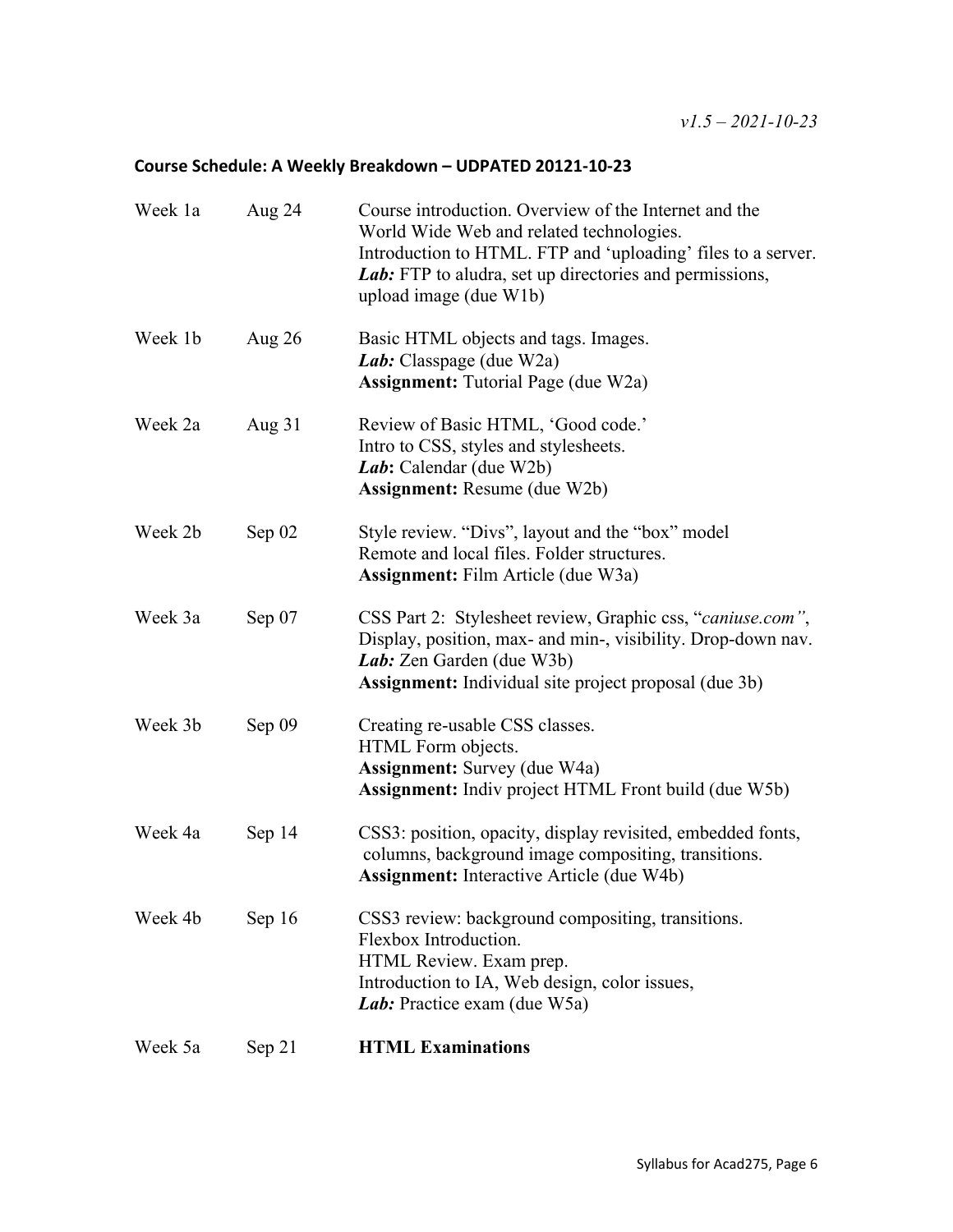| Week 5b  | Sep 23 | Introduction to Responsive Web Design, media queries<br>Using a 'visual editor', introduction to Dreamweaver<br>Updated HTML5 "skeleton". H5 structural/semantic tags.<br>Lab: Frontpage design notes (due W6a)<br>Lab: Print stylesheet (due W6a)<br><b>Assignment:</b> Responsive film review (due W6b) |
|----------|--------|-----------------------------------------------------------------------------------------------------------------------------------------------------------------------------------------------------------------------------------------------------------------------------------------------------------|
| Week 6a  | Sep 28 | Etiquette and basics of design critiques. Critique.<br><b>Assignment:</b> Peer critiques of frontpages (due W6a)                                                                                                                                                                                          |
| Week 6b  | Sep 30 | Intro to Dreamweaver.<br>HTML media tags. iFrames and embedded video.<br><i>Lab</i> : Frontpage "alternate" style tiles (due W7a)                                                                                                                                                                         |
| Week 7a  | Oct 05 | Introduction to concepts in Dynamic HTML.<br>Introduction to web objects. Object-oriented scripting basics.<br>Introduction to Javascript syntax and the DOM<br>Assignment: Build a Javascript color setter (due W7b)                                                                                     |
| Week 7b  | Oct 07 | Variables, Expressions, Functions<br>Lab: Function lab (due W8a)<br><b>Assignment:</b> Calculator app (due 9a)                                                                                                                                                                                            |
| Week 8a  | Oct 12 | Review of functions. Conditional Logic.<br>Lab: JS TV form page (due 9a)<br><b>Assignment: Individual Project Milestone: Content Build</b><br>(due W10b)                                                                                                                                                  |
| Week 8b  | Oct 14 | <b>Fall Recess</b>                                                                                                                                                                                                                                                                                        |
| Week 9a  | Oct 19 | Class cancelled                                                                                                                                                                                                                                                                                           |
| Week 9b  | Oct 21 | Introduction to jQuery<br><i>Lab</i> : Add jQuery to a college page (due W10a)<br><i>Lab</i> : Add jQuery to a resource page (due W10a)<br><b>Assignment:</b> Group project proposals (due 10a)                                                                                                           |
| Week 10a | Oct 26 | Review of JS vs jQ syntax . jQuery fundamentals.<br>Intro to Frameworks and Libraries, Bootstrap Introduction.<br><b>Assignment:</b> Interactive Photo Gallery (due W11a)                                                                                                                                 |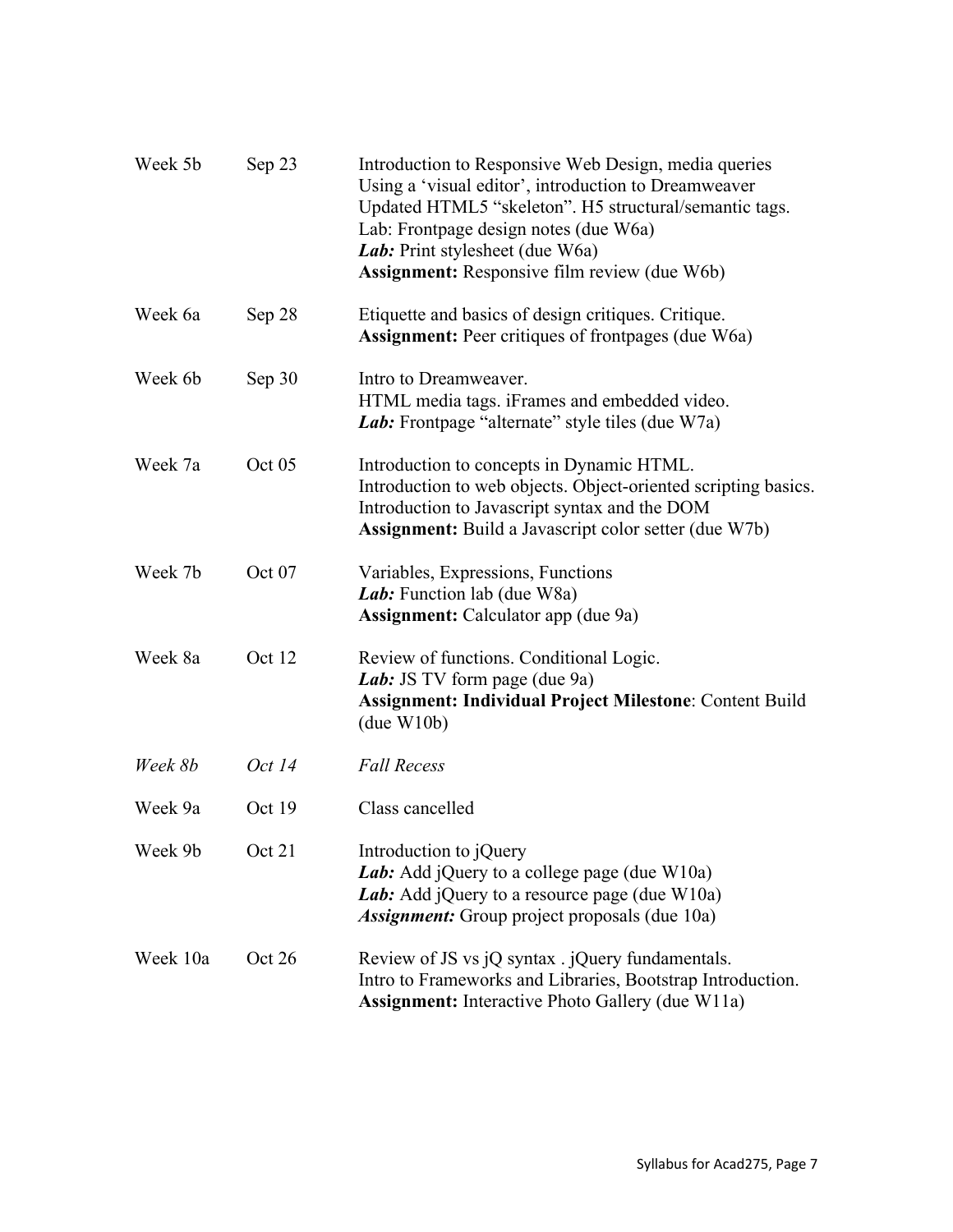| Week 10b | Oct 28   | Working with external scripts and plug-ins.<br>Intro to Dynamic Documents.<br>Group Project pitches.<br>Lab: Implement a slideshow plug-in (due W10b)                                                                  |
|----------|----------|------------------------------------------------------------------------------------------------------------------------------------------------------------------------------------------------------------------------|
| Week 11a | Nov $02$ | Review of Dynamic Documents, Intro to Arrays.<br><b>Assignment:</b> Random photo page (due W11b)<br>Assignment: Individual Project: Final Build (due W12a)                                                             |
| Week 11b | Nov $04$ | Array review, Data validation.<br>Group projects and teams announced<br>Lab: Email validation (due W12a)<br><b>Assignment:</b> Dog photo page (due 12b)<br>Group Project: Designs for Group Project (due W12a)         |
| Week 12a | Nov $09$ | Regular Expressions, Loops<br><i>Lab</i> : Re-structuring data (due W12b)<br><b>Group Project:</b> Prep Group Designs for Critique<br>(due W12b)                                                                       |
| Week 12b | Nov $11$ | Group Design critique. Searching through Arrays<br>Assignment: Dynamic bookmark data page (due W12b)<br>Group Project: Content Build (due W14a)                                                                        |
| Week 13a | Nov $16$ | Intro to source control, github<br>jQuery and Javascript review. Exam prep.<br>Lab: Github group repo (due W14a)<br>Group Project: Technical Proposal (due W14a)<br><b>Group Project:</b> Final Build (due end of W15) |
| Week 13b | Nov $18$ | <b>JS Examinations</b>                                                                                                                                                                                                 |
| Week 14a | Nov $23$ | Scripting media. jQuery animation.<br>Local storage, timers<br>Lab: Web animation (due W14b)                                                                                                                           |
| Week 14b | Nov 25   | <b>Thanksgiving Break</b>                                                                                                                                                                                              |
| Week 15a | Nov $30$ | JS Data Objects, JSON<br>Special Topics (TBA)                                                                                                                                                                          |
| Week 15b | Dec 02   | Web technologies overview, The Web development industry,<br>Next-generation development                                                                                                                                |
|          | Dec 03   | GROUP Project Final Build posted by 11:59pm                                                                                                                                                                            |
|          | Dec 09   | <b>Final Presentations of Group Projects</b>                                                                                                                                                                           |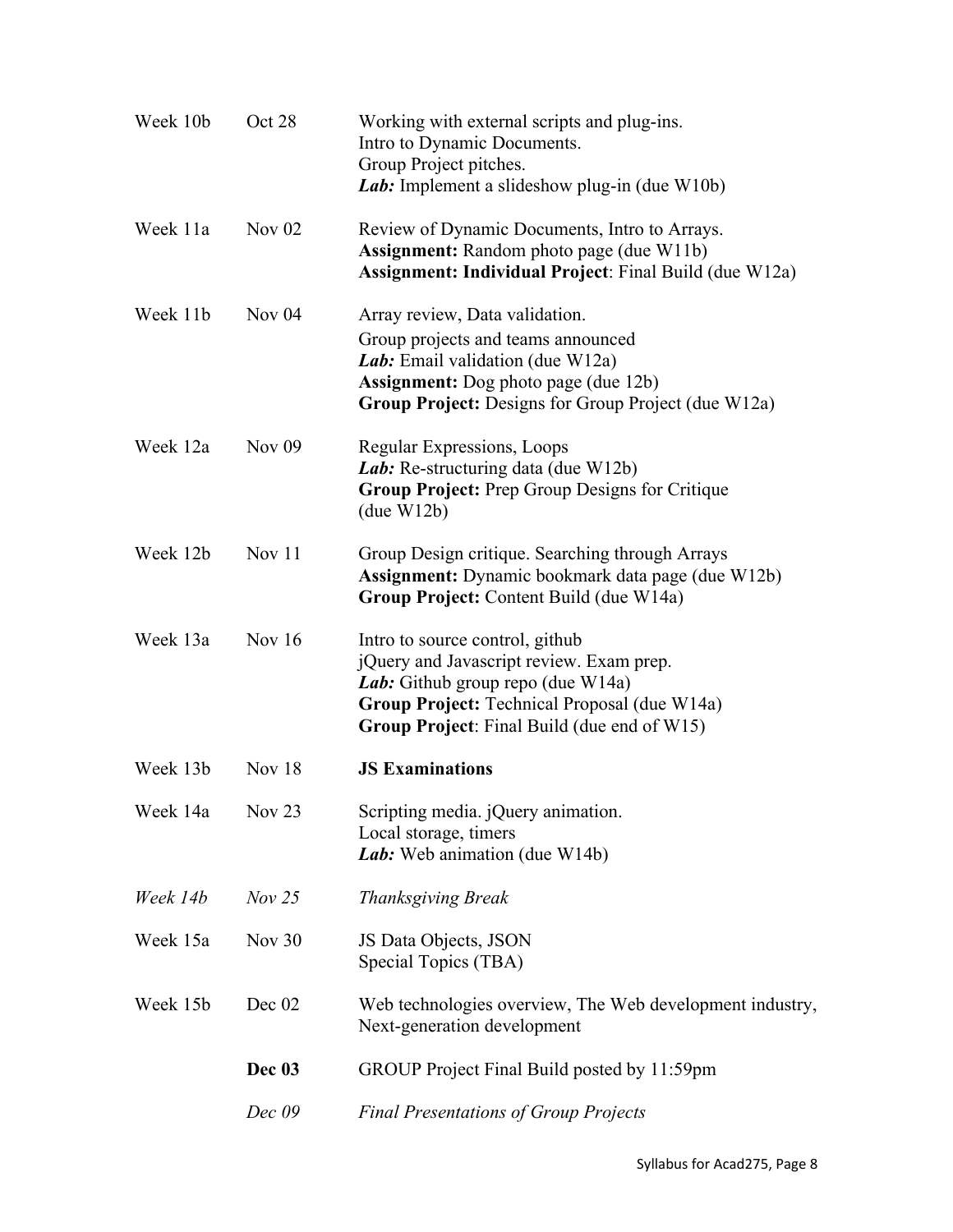# **Statement on Academic Conduct and Support Systems**

#### **Academic Conduct:**

Plagiarism – presenting someone else's ideas as your own, either verbatim or recast in your own words – is a serious academic offense with serious consequences. Please familiarize yourself with the discussion of plagiarism in SCampus in Part B, Section 11, "Behavior Violating University Standards" [policy.usc.edu/scampus-part-b.](https://policy.usc.edu/scampus-part-b/) Other forms of academic dishonesty are equally unacceptable. See additional information in SCampus and university policies on scientific misconduct[, policy.usc.edu/scientific](http://policy.usc.edu/scientific-misconduct)[misconduct.](http://policy.usc.edu/scientific-misconduct)

#### **Support Systems:**

*Student Health Counseling Services - (213) 740-7711 – 24/7 on call* [engemannshc.usc.edu/counseling](https://engemannshc.usc.edu/counseling/)

Free and confidential mental health treatment for students, including short-term psychotherapy, group counseling, stress fitness workshops, and crisis intervention.

*National Suicide Prevention Lifeline - 1 (800) 273-8255 – 24/7 on call* [suicidepreventionlifeline.org](http://www.suicidepreventionlifeline.org/)

Free and confidential emotional support to people in suicidal crisis or emotional distress 24 hours a day, 7 days a week.

*Relationship and Sexual Violence Prevention Services (RSVP)* 

213-740-9355 (WELL

<https://studenthealth.usc.edu/sexual-assault/>

Free and confidential therapy services, workshops, and training for situations related to gender-based harm.

Relationship and Sexual Violence Prevention and Services provides immediate therapy services for situations related to gender- and power-based harm (e.g., sexual assault, domestic violence, stalking). (wording from the site[\)](https://engemannshc.usc.edu/rsvp/)

#### *Office of Equity and Diversity (OED) | Title IX - (213) 740-5086* [equity.usc.edu,](https://equity.usc.edu/) [titleix.usc.edu](http://titleix.usc.edu/)

Information about how to get help or help a survivor of harassment or discrimination, rights of protected classes, reporting options, and additional resources for students, faculty, staff, visitors, and applicants. The university prohibits discrimination or harassment based on the following protected characteristics: race, color, national origin, ancestry, religion, sex, gender, gender identity, gender expression, sexual orientation, age, physical disability, medical condition, mental disability, marital status, pregnancy, veteran status, genetic information, and any other characteristic which may be specified in applicable laws and governmental regulations.

#### *USC Policy Reporting to Title IX (213) 740-5086*

<https://policy.usc.edu/reporting-to-title-ix-student-misconduct/>

The university encourages individuals to report prohibited conduct to the *Title IX Office*. Individuals can report to the university *Title IX Coordinator* in the *Office of Equity and Diversity[.](http://sarc.usc.edu/)*

#### *Bias Assessment Response and Support - (213) 740-2421*

[studentaffairs.usc.edu/bias-assessment-response-support](https://studentaffairs.usc.edu/bias-assessment-response-support/)

Avenue to report incidents of bias, hate crimes, and microaggressions for appropriate investigation and response[.](https://studentaffairs.usc.edu/bias-assessment-response-support/)